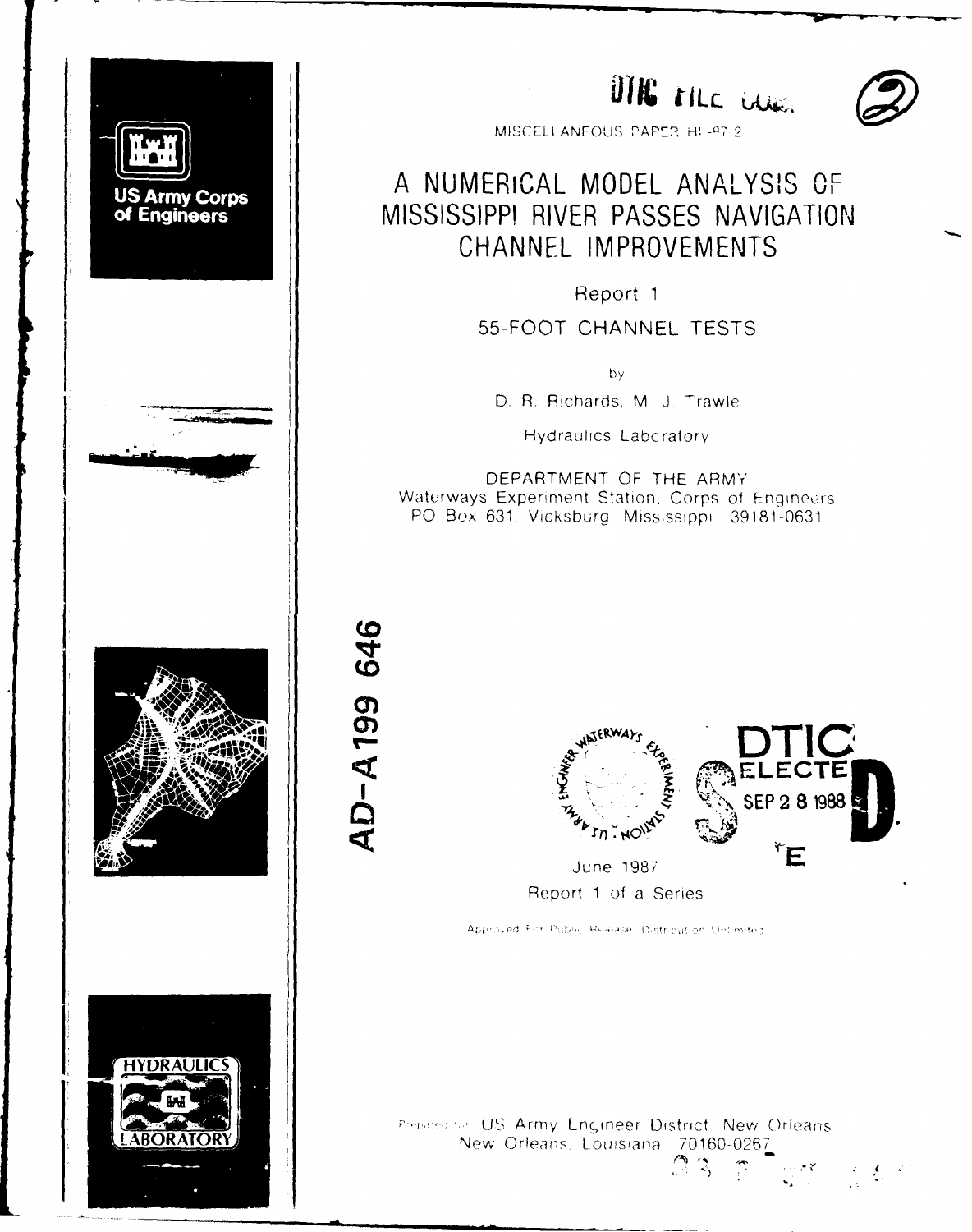|                                                                                                                             | <b>REPORT DOCUMENTATION PAGE</b>                                                 |                                                        |                                                        |                    | Form Approved<br>OMB No. 0704-0188 |
|-----------------------------------------------------------------------------------------------------------------------------|----------------------------------------------------------------------------------|--------------------------------------------------------|--------------------------------------------------------|--------------------|------------------------------------|
| <b>1a. REPORT SECURITY CLASSIFICATION</b><br>Unclassified                                                                   |                                                                                  | 1b RESTRICTIVE MARKINGS                                |                                                        |                    |                                    |
| 2a. SECURITY CLASSIFICATION AUTHORITY                                                                                       |                                                                                  | 3 DISTRIBUTION / AVAILABILITY OF REPORT                |                                                        |                    |                                    |
| 2b. DECLASSIFICATION / DOWNGRADING SCHEDULE                                                                                 |                                                                                  |                                                        | Approved for public release;<br>distribution unlimited |                    |                                    |
| 4 PERFORMING ORGANIZATION REPORT NUMBER(S)                                                                                  |                                                                                  | 5 MONITORING ORGANIZATION REPORT NUMBER(S)             |                                                        |                    |                                    |
| Miscellaneous Paper HL-87-2                                                                                                 |                                                                                  |                                                        |                                                        |                    |                                    |
| 6a. NAME OF PERFORMING ORGANIZATION                                                                                         | <b>6b. OFFICE SYMBOL</b>                                                         | 7a. NAME OF MONITORING ORGANIZATION                    |                                                        |                    |                                    |
| <b>USAEWES</b>                                                                                                              | (if applicable)                                                                  |                                                        |                                                        |                    |                                    |
| <u> Hvdraulics Laboratory</u><br>6c. ADDRESS (City, State, and ZIP Code)                                                    | <u>WESHE-E</u>                                                                   | 7b. ADDRESS (City, State, and ZIP Code)                |                                                        |                    |                                    |
| PO Box 631<br>Vicksburg. MS 39180-0631                                                                                      |                                                                                  |                                                        |                                                        |                    |                                    |
| <b>8a. NAME OF FUNDING / SPONSORING</b><br><b>ORGANIZATION</b><br>USAED. New Orleans                                        | <b>8b OFFICE SYMBOL</b><br>(If applicable)                                       | 9 PROCUREMENT INSTRUMENT IDENTIFICATION NUMBER         |                                                        |                    |                                    |
| 8c. ADDRESS (City, State, and ZIP Code)                                                                                     |                                                                                  | 10 SOURCE OF FUNDING NUMBERS                           |                                                        |                    |                                    |
| PO Box 60267                                                                                                                |                                                                                  | <b>PROGRAM</b><br>ELEMENT NO                           | <b>PROJECT</b><br>NO.                                  | <b>TASK</b><br>NO. | WORK UNIT<br>ACCESSION NO          |
| New Orleans, LA 70160-0267                                                                                                  |                                                                                  |                                                        |                                                        |                    |                                    |
| 11 TITLE (Include Security Classification)                                                                                  |                                                                                  |                                                        |                                                        |                    |                                    |
| A Numerical Model Analysis of Mississippi River Passes Navigation Channel Improvements;                                     |                                                                                  |                                                        |                                                        |                    |                                    |
| 55-Foot Channel Tests                                                                                                       |                                                                                  |                                                        |                                                        |                    |                                    |
| 12. PERSONAL AUTHOR(S)                                                                                                      |                                                                                  |                                                        |                                                        |                    |                                    |
| Richards. D. R.: Trawle. M. J.<br>13a. TYPE OF REPORT<br><b>13b TIME COVERED</b>                                            |                                                                                  | 14 DATE OF REPORT (Year, Month, Day)                   |                                                        |                    | <b>115 PAGE COUNT</b>              |
| <b>FROM</b><br>Report 1 of a series                                                                                         | "                                                                                | June 1987                                              |                                                        |                    | 19                                 |
| 16. SUPPLEMENTARY NOTATION                                                                                                  |                                                                                  |                                                        |                                                        |                    |                                    |
| Available from National Technical Information Service, 5285 Port Royal Road, Springfield,                                   |                                                                                  |                                                        |                                                        |                    |                                    |
| 22161.<br>VA<br>17.<br><b>COSATI CODES</b>                                                                                  | 18 SUBJECT TERMS (Continue on reverse if necessary and identify by block number) |                                                        |                                                        |                    |                                    |
| <b>FIELD</b><br><b>GROUP</b><br><b>SUB-GROUP</b>                                                                            | Estuary                                                                          |                                                        | Numerical model                                        |                    |                                    |
|                                                                                                                             |                                                                                  | Mississippi River                                      |                                                        |                    |                                    |
|                                                                                                                             |                                                                                  | Navigation channel                                     |                                                        |                    |                                    |
|                                                                                                                             |                                                                                  |                                                        |                                                        |                    |                                    |
|                                                                                                                             |                                                                                  |                                                        |                                                        |                    |                                    |
| The proposed deepening of the Southwest Pass of the Mississippi River to 55 feet is                                         |                                                                                  |                                                        |                                                        |                    |                                    |
| analyzed for its impacts on flow distributions and sedimentation changes. Results from                                      |                                                                                  |                                                        |                                                        |                    |                                    |
| two-dimensional numerical hydrodynamic and sediment transport models for a variety of                                       |                                                                                  |                                                        |                                                        |                    |                                    |
| plans and flow conditions are presented. The US Army Corps of Engineers TABS-2 modeling                                     |                                                                                  |                                                        |                                                        |                    |                                    |
| system is used. The constructed models cover the entire Mississippi River Delta down-                                       |                                                                                  |                                                        |                                                        |                    |                                    |
| stream of Venice, Louisiana.                                                                                                |                                                                                  |                                                        |                                                        |                    |                                    |
|                                                                                                                             |                                                                                  |                                                        |                                                        |                    |                                    |
|                                                                                                                             |                                                                                  |                                                        |                                                        |                    |                                    |
|                                                                                                                             |                                                                                  |                                                        |                                                        |                    |                                    |
|                                                                                                                             |                                                                                  |                                                        |                                                        |                    |                                    |
|                                                                                                                             |                                                                                  |                                                        |                                                        |                    |                                    |
| 19. ABSTRACT (Continue on reverse if necessary and identify by block number)<br>20. DISTRIBUTION / AVAILABILITY OF ABSTRACT |                                                                                  | 21 ABSTRACT SECURITY CLASSIFICATION                    |                                                        |                    |                                    |
| <b>EX UNCLASSIFIED/UNLIMITED C</b> SAME AS RPT<br>22a. NAME OF RESPONSIBLE INDIVIDUAL                                       | <b>CI DTIC USERS</b>                                                             | 22b TELEPHONE (Include Area Code)   22c. OFFICE SYMBOL | Unclassified                                           |                    |                                    |

Unclassified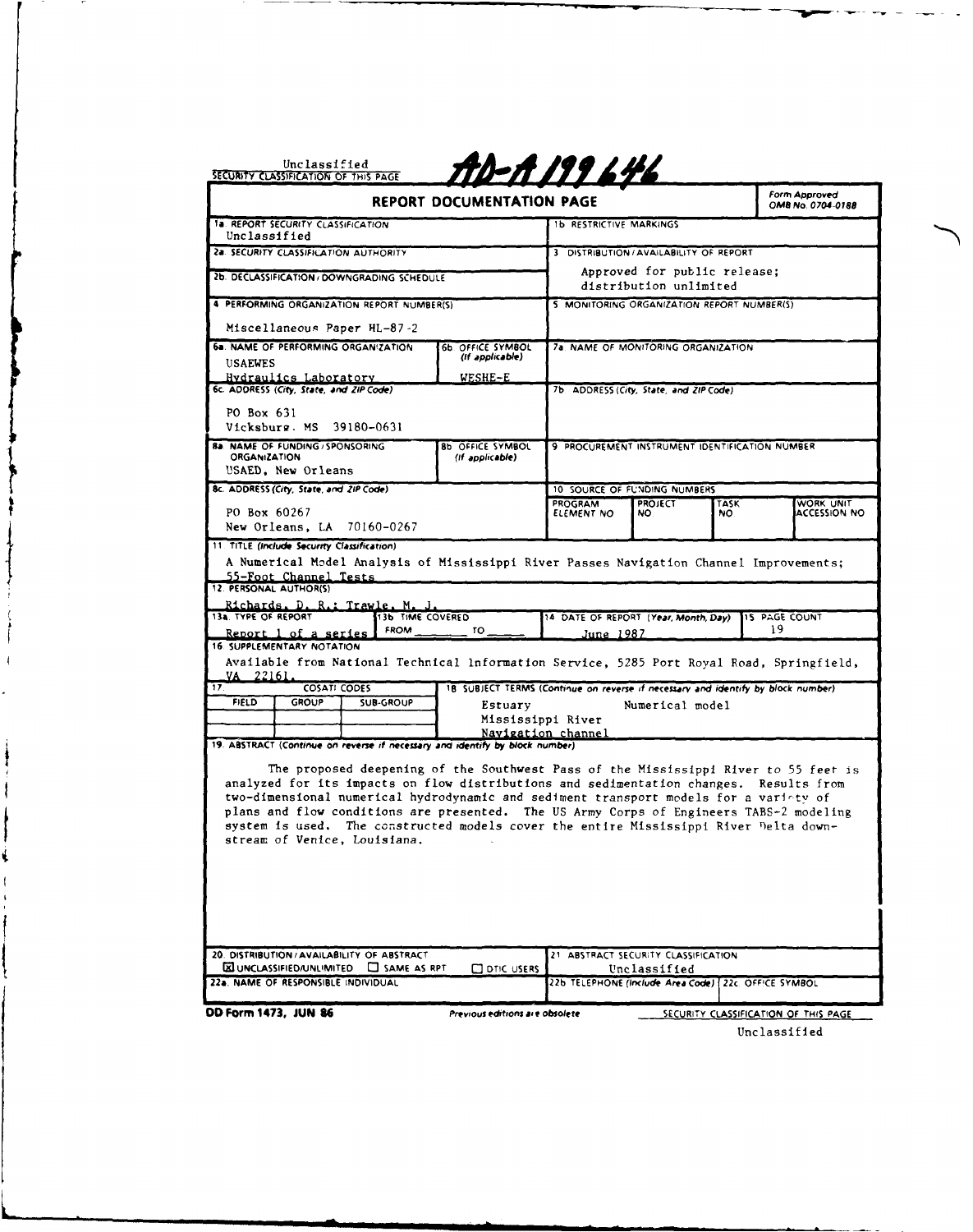# Preface

The study described herein was conducted during 1985-1987 for the US Army Engineer District, New Orleans, by personnel of the Hydraulics Laboratory (HL) of the US Army Engineer Waterways Experiment Station (WES) under the general supervision of Messrs. H. B. Simmons and F. A. Herrmann, Jr., former and present Chiefs, respectively, of HL, and R. A. Sager and W. H. McAnally, former and present Chiefs, Estuaries Division (ED). The study was performed nd this report written by Messrs. D. R. Richards and M. **J.** Trawle, ED. It is the first in a series of reports listed below.

COL Dwayne G. Lee, EN, is the Commander and Director of WES. Dr. Robert W. Whalin is the Technical Director.

Reports in this series:

Report **1:** 55-Foot Channel Tests Report 2: 45-Foot Channel Tests and Flow Diversion Schemes Report 3: Bank Breaching Without Supplement 2 Report 4: Two-Dimensional Hydrodynamic and Sediment Transport Verification Report 5: Three-Dimensional Numerical Model Results

| Accession For                                          |                               |
|--------------------------------------------------------|-------------------------------|
| NTIS GRA&I<br>DTIC TAB<br>Unannounced<br>Justification |                               |
| Bv.<br>Distribution/                                   | 011C<br>COPY<br><b>SPFCTE</b> |
| Availability Codes                                     |                               |
| Avall and/or<br>$-$ Special<br>Dist                    |                               |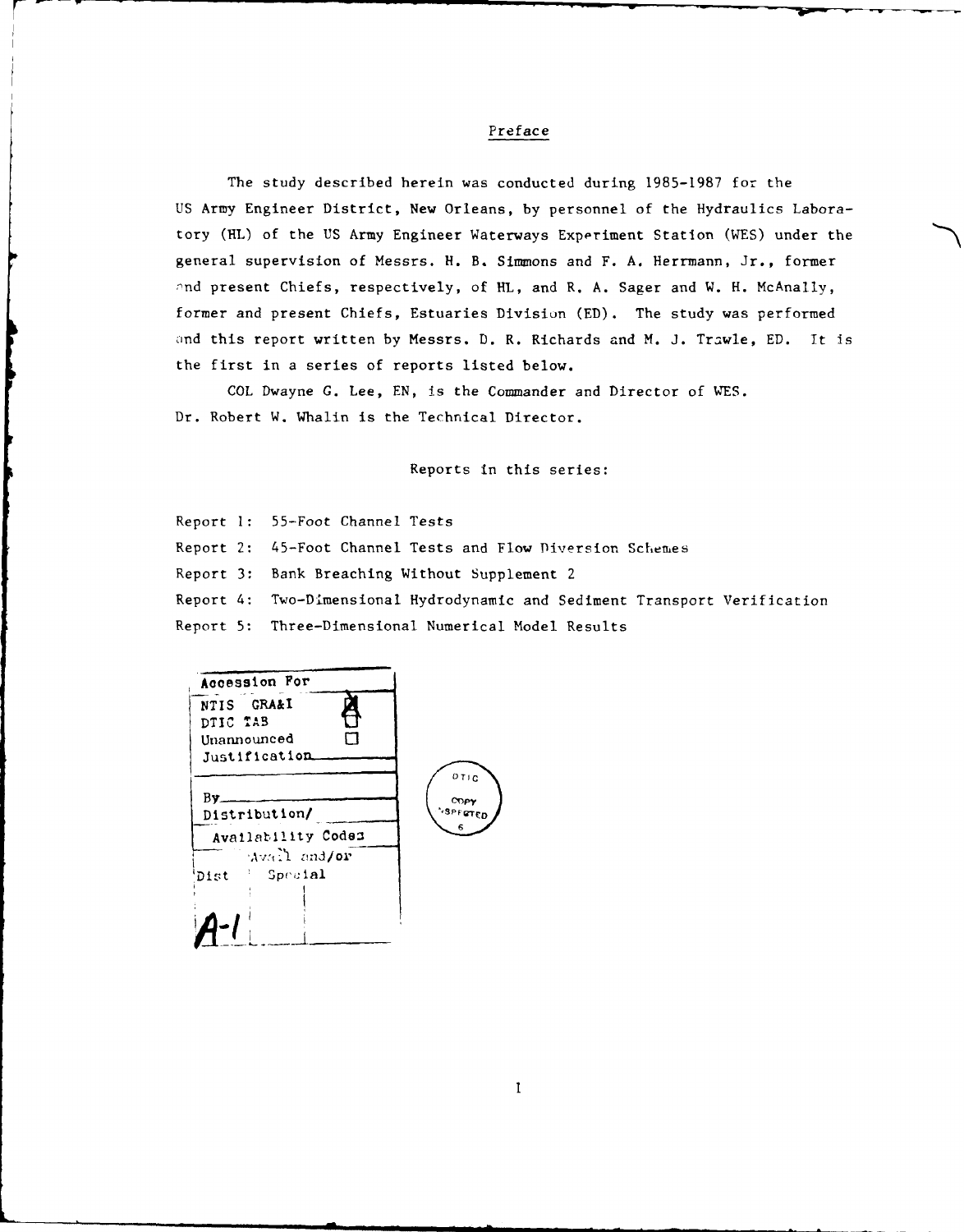# **Contents**

|            |                                                                                           | Page |
|------------|-------------------------------------------------------------------------------------------|------|
|            |                                                                                           |      |
|            | $\overline{\mathbf{3}}$<br>Conversion Factors, Non-SI to SI (Metric) Units of Measurement |      |
|            | $\frac{1}{4}$                                                                             |      |
|            | $\frac{1}{4}$                                                                             |      |
|            | $6^{\circ}$                                                                               |      |
|            |                                                                                           |      |
|            |                                                                                           |      |
|            |                                                                                           |      |
|            |                                                                                           |      |
|            |                                                                                           |      |
|            |                                                                                           |      |
| Tables 1-6 |                                                                                           |      |

 $\ddot{\phantom{1}}$ 

Ì

 $\frac{1}{2}$ 

 $\pmb{\mathbb{F}}$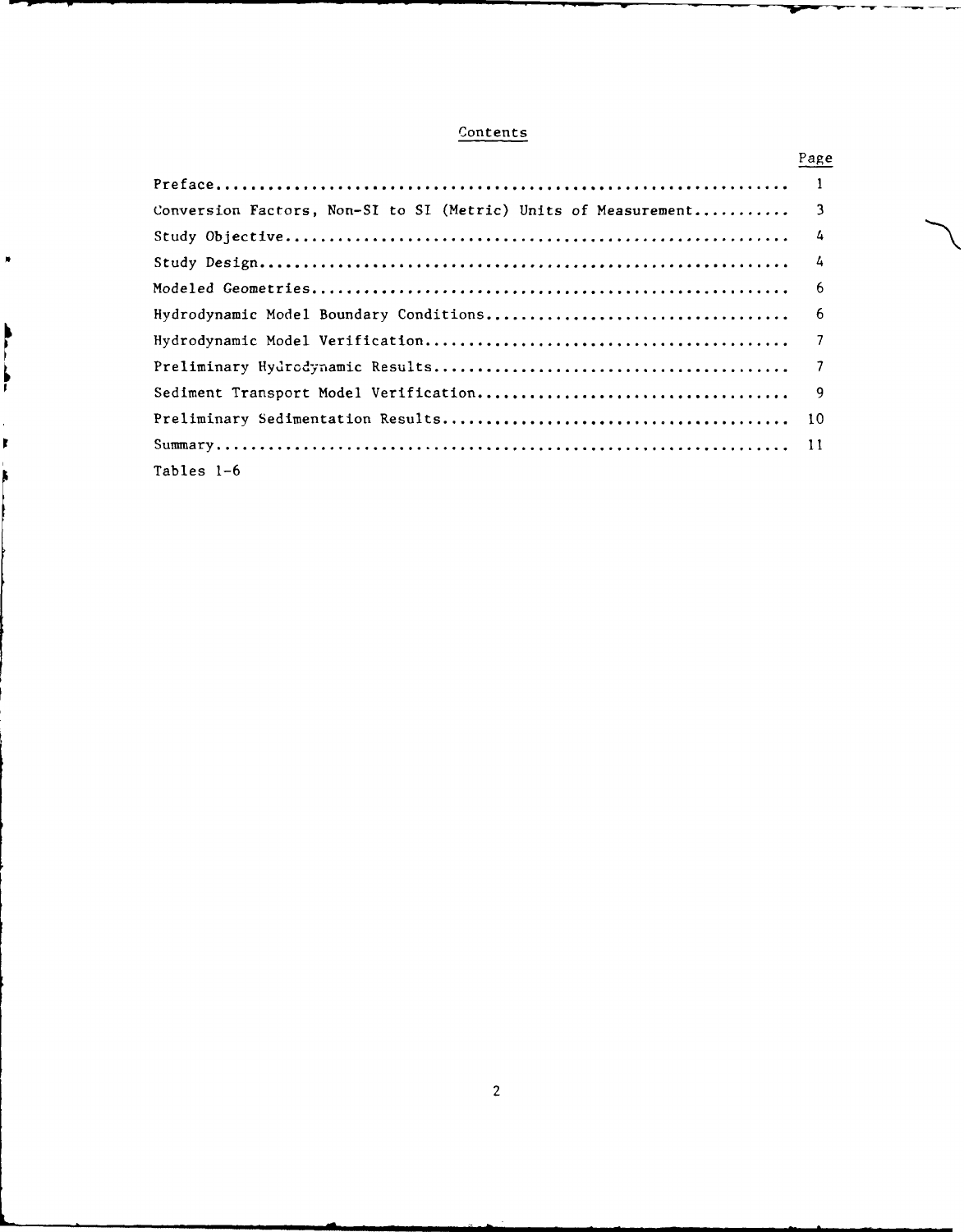# Conversion Factors, Non-SI to SI (Metric) Units of Measurement

Non-SI units of measurement used **in** this report can be converted to SI (metric) units as follows:

ř

| Multiply           |            | To Obrain    |
|--------------------|------------|--------------|
| cubic feet         | 0.02831685 | cubic metres |
| cubic yards        | 0.7645549  | cubic metres |
| feet               | 0.3048     | metres       |
| miles (US statute) | 1.609347   | kilometres   |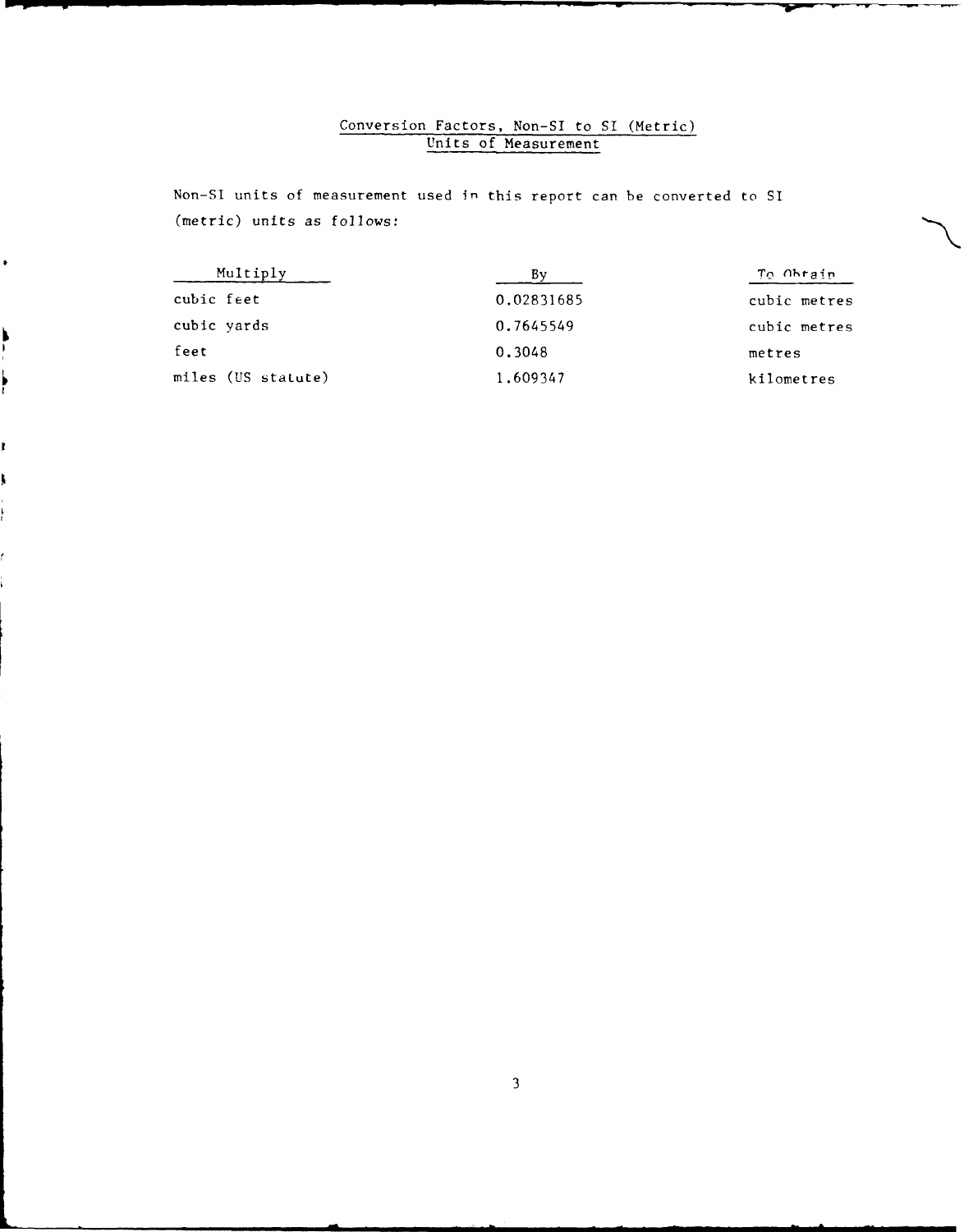# **A** NUMERICAL MODEL ANALYSIS OF MISSISSIPPI RIVER PASSES NAV7GATION CHANNEL IMPROVEMENTS

55-FOOT CHANNEL TESTS

# Study Objective

**1.** The objective of this study is to determine the effects of various project geometry changes on the hydrodynamics and sedimentation characteristics of Southwest Pass. The plans include the bank protection works described as Supplement 2 for the existing 40-ft-deep project as well as several channel widths for a 55-ft deepened channel. Detailed descriptions of the project improvements are contained in New Orleans District (LMN) General Design Memorandum (GDM), Mississippi River, Baton Rouge to the Gulf of Mexico, LA, Southwest Pass and Bar Channel, dated April 1984.

## Study Design

2. Two-dimensional (2D) numerical models were constructed to study, with the assistance of the existing physical model, the impacts of various channel geometries and improvements on the existing hydrodynamic and sediment transport characteristics of the Mississippi River Passes area. Existing conditions were defined as those that existed in June 1985.

3. Since improvements to any one of the Passes have the potential to alter flow distributions in the delta, a large 2D numerical model was constructed to predict the effects of improvements on these flow distributions. Additionally, most of the delta system can be adequately described in two dimensions. The resolution and size of the delta was set by computational and economic considerations. The 2D model consists of 1,339 elements and 4,038 nodes, making it one of the largest finite-element estuarine models constructed (Figure 1). Since an evaluation can be adequately accomplished using steady-state simulations, this grid size provides economical simulations.

4. The lower portion of Southwest Pass in the jetty and entrance reaches is an area where three-dimensional (3D) simulations are desirable. A 3D numerical model was constructed as an inset of the larger 2D model to provide more accurate simulations in the entrance area. Since 3D models require

4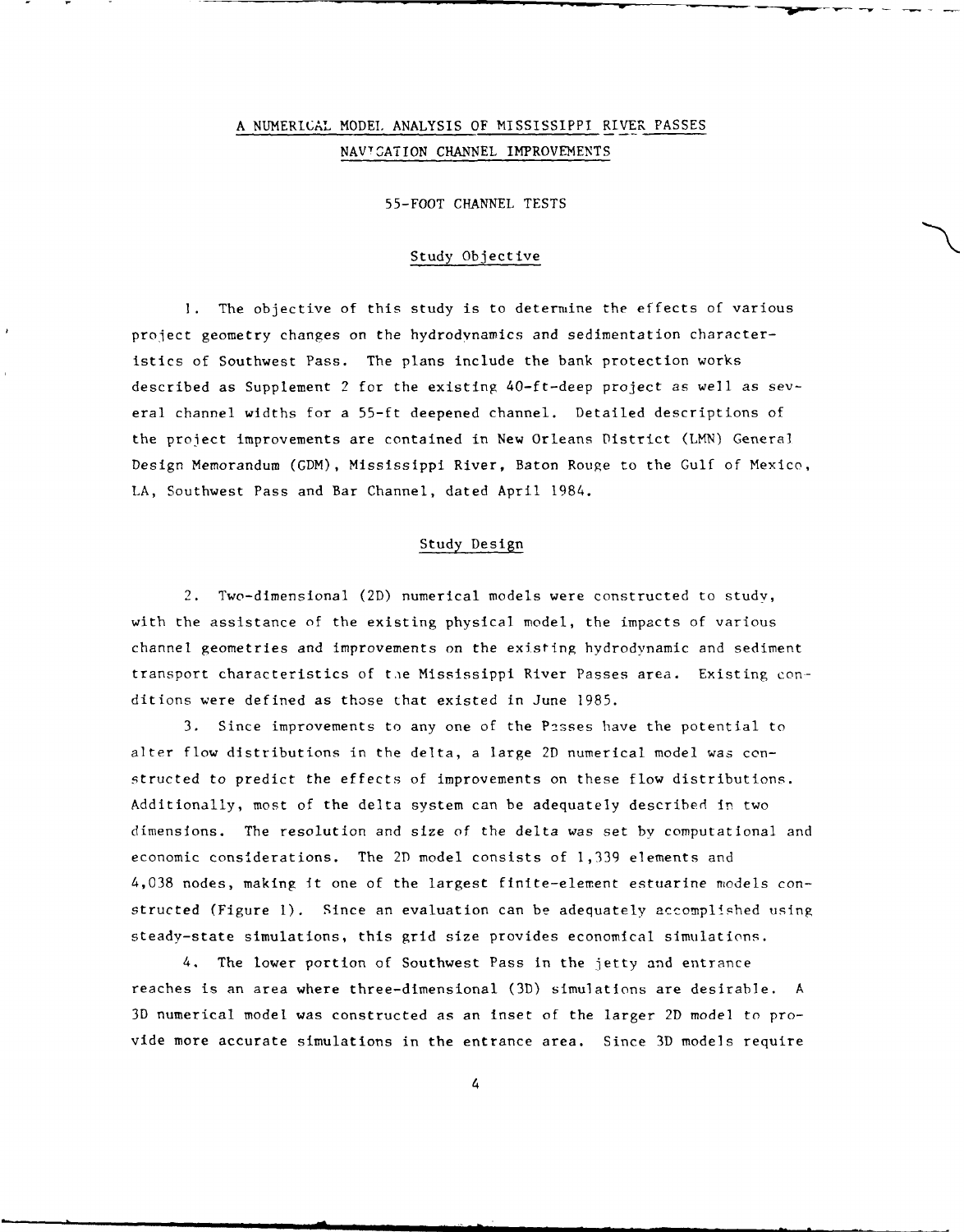

Figure 1. Mississippi River Passes numerical model grid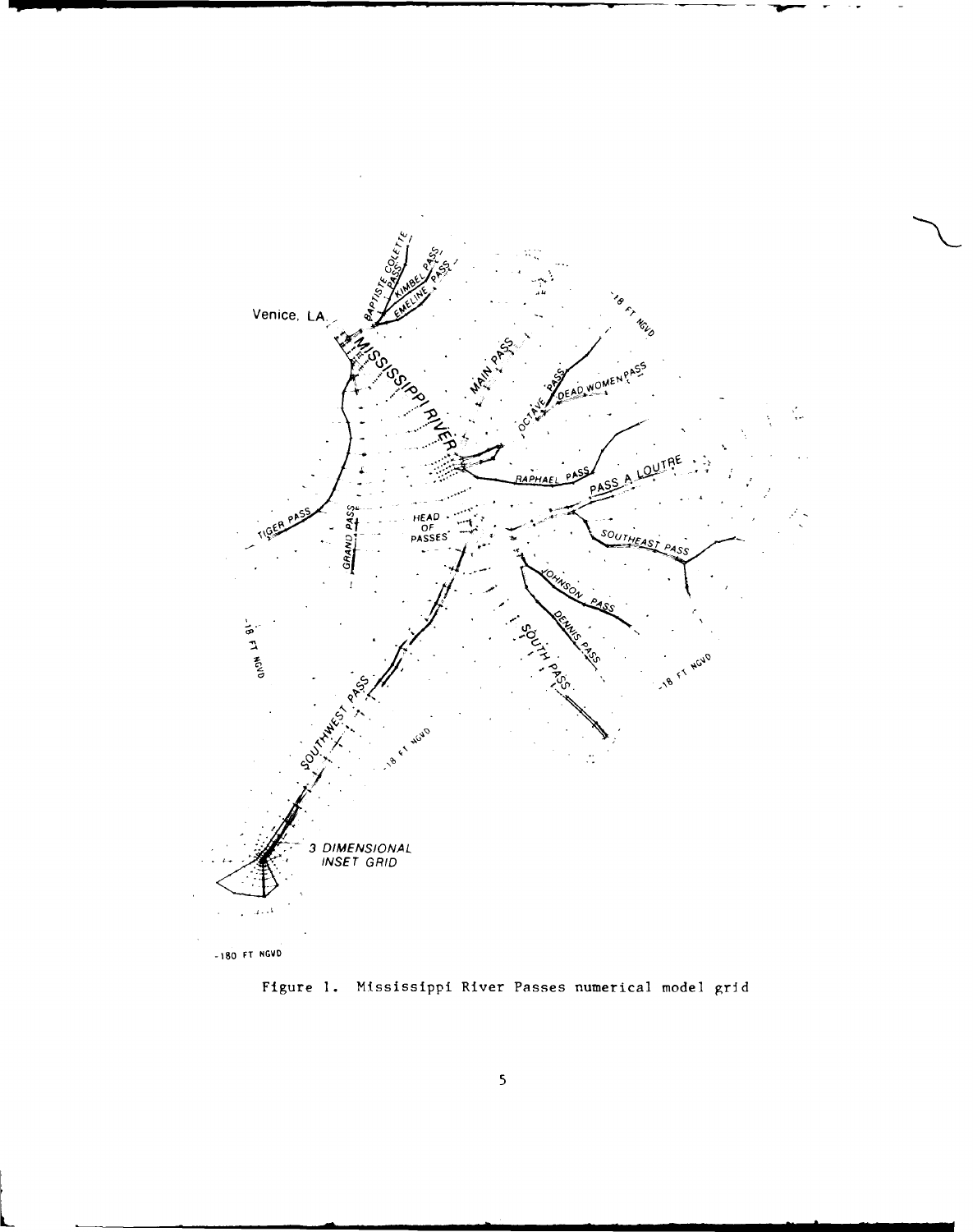extensive boundary and initial condition data, the existing physical model was renovated. By design, the main purpose of the physical model was to provide these data. The physical model does not cover the entire delta so it is limited in its ability to predict the proper flow distributions. The 2D numerical model results provide the basis for making the various base to plan comparisons reported herein. Results from 3D numerical studies will be discussed in a separate report.

#### Modeled Geometries

- 5. The following geometries were used in the numerical simulations:
	- a. BASE Existing conditions as defined by US Geological Survey (USGS) 7.5 min quads were used for horizontal control and where available the most recent LMN dredging sheets were used for water depths. For the main Mississippi River navigation channel, this included the 40-ft project as described in the sheets dated June 1985. Elsewhere, a combination of older dredge sheets and soundings from a February 1986 trip by the US Army Engineer Waterways Experiment Station (WES) were used.
	- b. SUPPLEMENT 2 The BASE geometry was modified by including the Supplement 2 bank protection works for the main stem of the Mississippi River and Southwest Pass.
	- c. PLAN I SUPPLEMENT 2 was modified to include the deep-draft features described in the GDM, and the main navigation channel was deepened to 55 ft over its existing width.
	- d. PLAN 2 PLAN I was modified to include a 675-ft channel width in the jetty and entrance channel reaches.
	- e. PLAN 3 PLAN 2 was modified to include a 750-ft channel in the jetty and entrance channel reaches.
	- **f.** PLAN 4 PLAN 3 was modified to include a narrowing of the existing 800-ft channel width to 750 ft between Read of Passes and Mile 17.5 below Head of Passes.

# Hydrodynamic Model Boundary Conditions

6. The steady-state boundary conditions tested included 640,000-, 900,000-, and 1,300,000-cfs nominal discharges at the upstream inflow boundary at Venice, Louisiana. A constant exit head of 0 ft\* was used for all

All elevations (el) cited herein are in feet referred to the National Geodetic Vertical Datum (NGVD).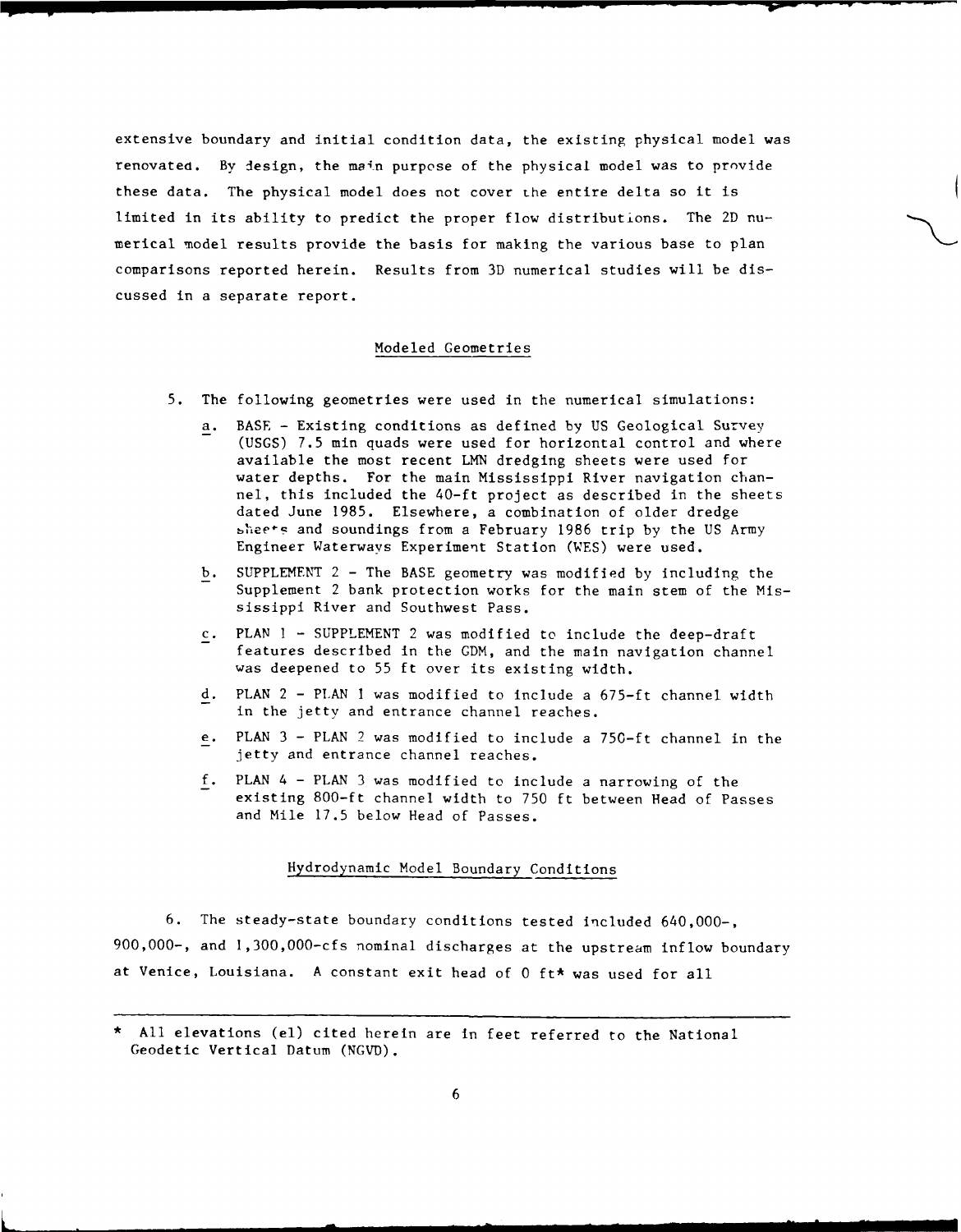simulations described herein, which is adequate for the comparisons of the various plan geometries. Tidal runs are not included due largely to the substantial computer costs required to model a phenomenon that is not highly ( significant for these high discharges. Each of the discharges modeled represent extremely high flows that dominate the effect of the comparatively weak Gulf of Mexico tidal influences.

# Hydrodynamic Model Verification

7. Verification of the hydrodynamic model was accomplished by adjusting eddy viscosity and roughness coefficients to produce observed variations in water surface slope from Venice downstream. Unfortunately, downstream of Venice the quality of stage information decreases substantially due to subsidence of the gages and other maintenance related factors. In addition, there is wind and tide contamination in the record. Enough data exist, however, to provide the stage variations that should be expected for the three different flows. A number of other numerical model studies in the lower Mississippi River were consulted to determine the range of acceptable values for coefficients.

8. After the model was shown to give meaningful water-surface slopes, adjustments were made to yield the proper distributions of flow between the numerous distributaries and overbank areas. The available field data for making these measurements are sparse, but the initial adjustments to get proper water-surface slopes resulted in reasonable flow distributions at Head of Passes based on **LMN** and WES data. Minor adjustments resulted in good flow distributions throughout the delta.

9. Once water-surface and flow distributions were verified, velocities were inspected for reasonableness against the existing physical model. Depthaveraged velocities compared favorably and no additional adjustments were required. Overall verification of the 2D hydrodynamic model was considered good and the results will be provided in a separate report.

# Preliminary Hydrodynamic Results

10. One of the prime reasons for modeling the entire delta, including numerous minor tributaries and the vast marsh areas, was to be able to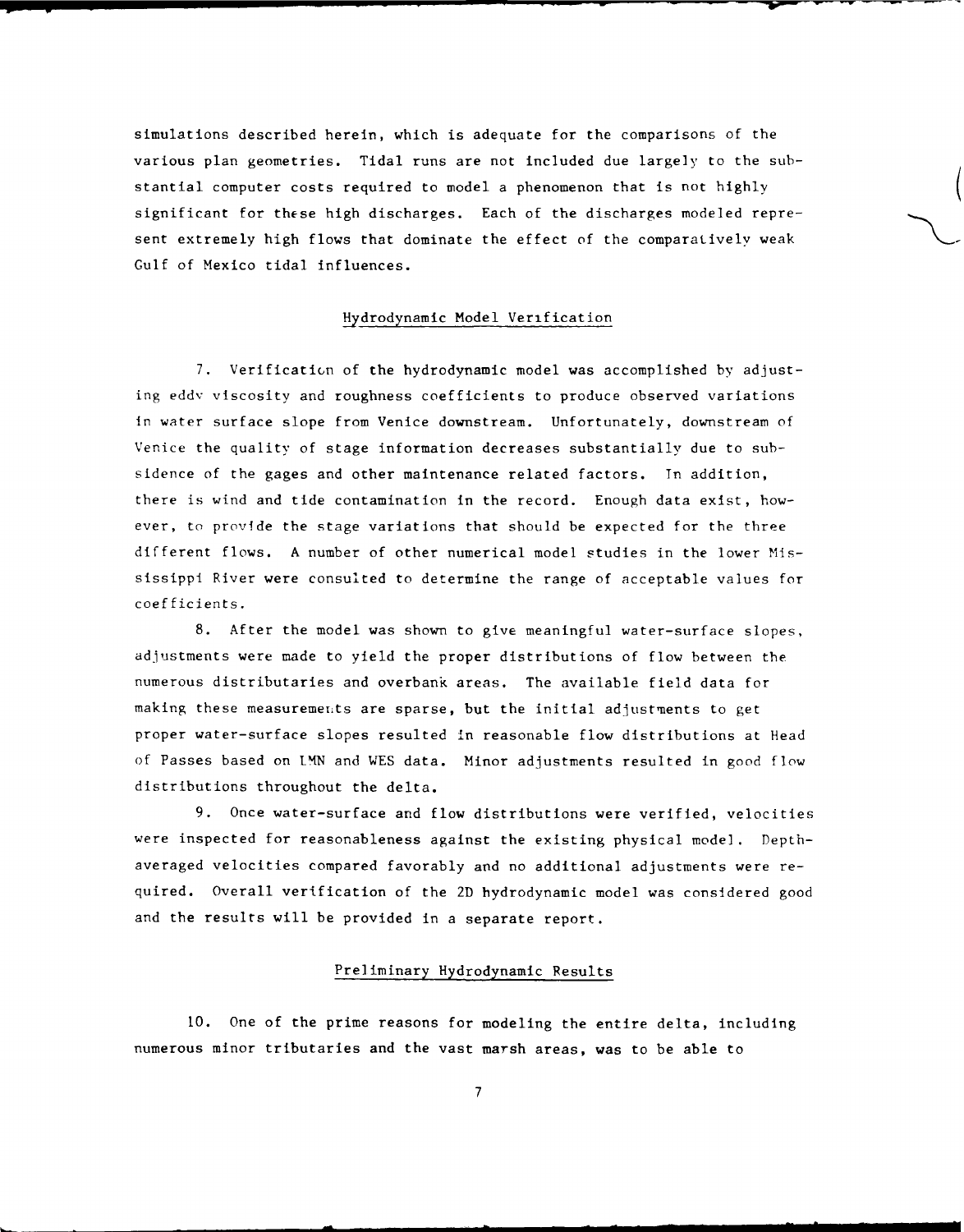determine flow distributions between the different passes and the degree of channel versus overbank flow. Previous model studies had to depend on flow distributions that were either assumed or based on limited field data that were contaminated by astronomical tide or meteorological effects. Perhaps the most valuable capability of this large model is its ability to calculate effects of major projects on flow distributions particularly at Head of Passes.

**1i.** With this in mind, discharge calculation lines were located at the upstream opening of each of the six major distributaries. In addition, they were located downstream in Soutnwest and South Passes to determine the amount of leakage experienced over the length of the pass. The discharges are expressed in terms of percer ages of the incoming flow at Venice and are listed in Tables 1-3.

12. Also presented in Tables **1-3** are typical midstream stages and velocities along the longitudinal axis of the river for each of the six geometries and three flow conditions. The stages agree favorably with the available field data. The velocities are depth-averaged as defined **by** the use of a **2D** vertically averaged model. Velocities from the physical model, when depth averaged, agree favorably with the numerical results.

13. A comparison of the hydrodynamic results from each of the modeled geometries provides a clear and consistent impression of the results expected from each of the plans. Supplement 2 with its bank nourishment and raised elevations has the effect of redistributing as much as 2 percent of the flow at Venice from Southwest Pass into Pass a Loutre with little noticeable change in the portion of the flow into South Pass. Indeed, whenever flows are redistributed in the Head of Passes area, they appear to be between Southwest Pass and Pass a Loutre. This phenomenon was true for all flow conditions.

14. Overall, the bank protection features of Supplement 2 reduce the amount of overbank flow significantlv. For the existing (BASE) condition, Southwest Pass flow lost to the openings In the overbanks averaged 55 percent of the total flow entering Southwest Pass for the three flow conditions. With Supplement 2 installed, the -verbank loss averaged only about 40 percent. This is due largely to the sealing of the many cuts in the overbanks as well as the overall raising of the banks. In addition, Supplement 2 had the effect of increasing current velocities throughout the length of Southwest Pass on the order of 15 to 40 percent above the BASE condition.

8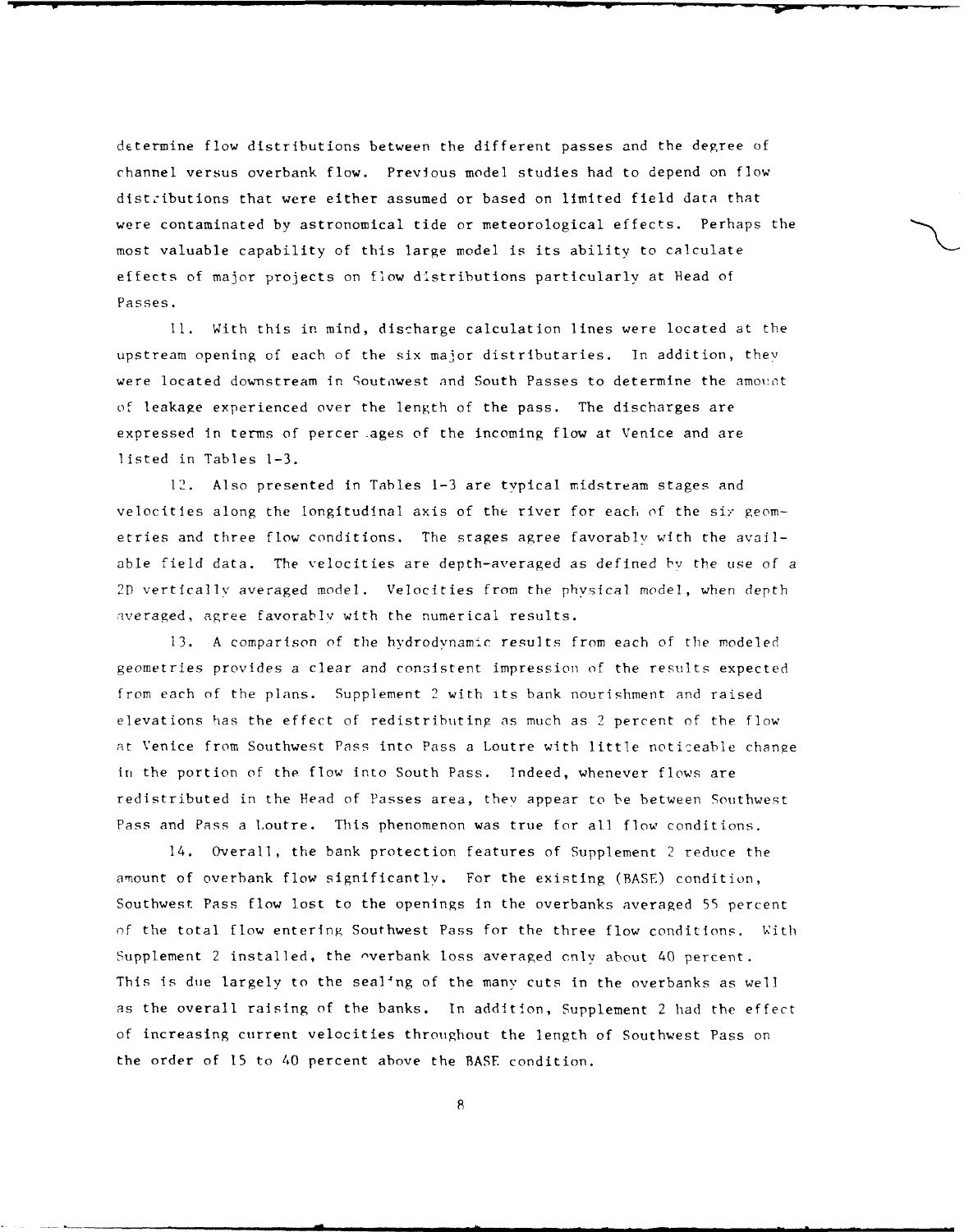**15.** Plan 1, whicb consists of a deepening of the Supplement 2 condition to 55 ft in Southwest Pass and the installation of deep-draft features in South Pass, tends to restore flow into Southwest Pass from Pass a Loutre with little change to South Pass flows. This occurs with only small increases in velocities in Southwest Pass. Plans 2 through 4 provide very little difference in overall flow distributions, stages, or velocities from Plan **1.** This is not surprising given that the changes involve small differences in channel widths over a small portion of the system.

16. The variations in the hydrodynamic data resulting from the various geometries occurred in a consistent fashion for each of the three flow conditions. For each flow the Supplement 2 condition with its higher velocities provided the best environment for minimizing shoaling in Southwest Pass. This effect was slightly more apparent with decreasing discharge. Another general observation was that the percentage of overbank flow decreased with decreasing discharge.

# Sediment Transport Model Verification

17. Because of the almost continuous dredging activity that the ells occurs along Southwest Pass during periods of high river stages, it is  $2\ell + 1$ ficult to determine representative shoaling rates for high-stage conditions. The approach used in this study to establish high-stage shoaling rates was to evaluate relatively short periods of time in 1982, 1983, and 1984. During these selected time periods, the river stage was high and dredging activity was minimal.

18. Model verification was based on comparison of observed prototvpe shoaling rates along Southwest Pass during five relatively short periods of time (2 weeks to I month) in which the Carrollton stage ranced between 10 to 16 ft and dredging activity along Southwest Pass was nil. Using hvdrographic surveys, prototype shoaling rates were calculated during December 1982, January 1983 (Mile 10-20 BHP only), December 1983 (Mile 6-20 BHP only), April 1984 (Mile 0-6 BHP only), and November 1984. The model was adjusted until shoaling along Southwest Pass for the range of flows tested fell within the hand provided by the observed shoaling rates. Overall, the 2D sediment transport model behavior agreed well with the observed shoaling patterns. Results

**9**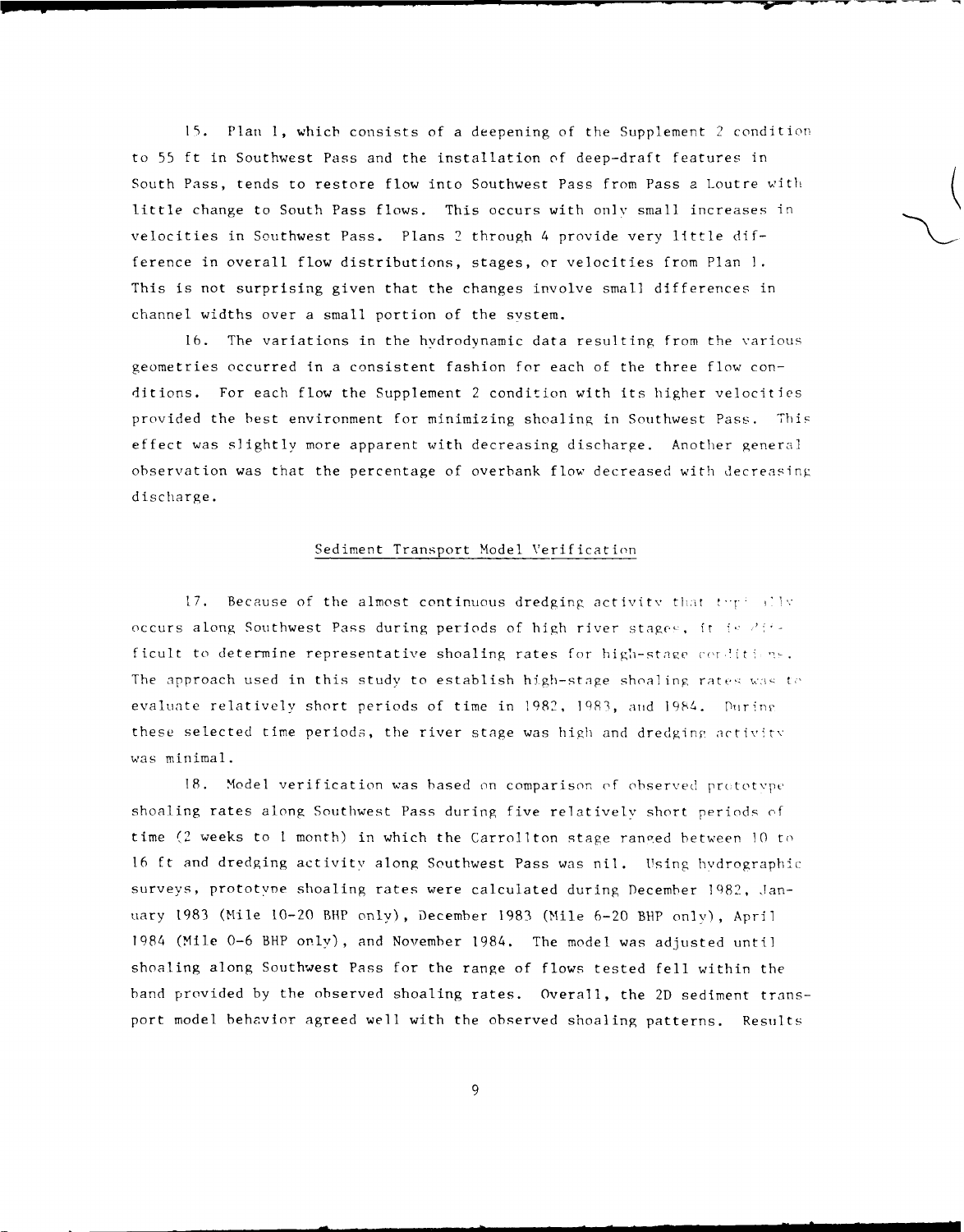from the verification effort are not included in this report but will be discussed In detail in a separate report.

# Preliminary Sedimentation Results

19. Analyses of the sedimentation results provide confirmation of the inferences made from the hydrodynamic data. The numerical sediment transport simulations were made using steady-state currents with a median grain size of 0.15 mm. The sediment transport simulations were conducted for each of the conditions modeled hydrodynamically. Suspended sediment concentrations at the Head of Passes were approximately 150 ppm for the 640,000-cfs tests, 300 ppm for the 900,000-cfs tests, and 500 ppm for the 1,300,000-cfs tests.

20. Sediment transport predictions for each of the modeled conditions are given in Tables 4-6 expressed in cubic yards per month. Reductions or increases in shoaling are expressed in percentages of that observed in the existing (base) condition for that particular flow condition. Verification of the model was accomplished using shoaling data that were partially contaminated by dredging and other nonsteady-state phenomena so the most important figures to be gleaned from the data are the percentages that each condition changes from the base. Astronomical tide and meteorological effects are not modeled in this reporting; however, the percentages predicted in these steadystate simulations should be similar to those that would be predicted by dynamic simulations.

21. In general, the data indicate that Supplement 2 decreases shoaling in Southwest Pass from 5 to 20 percent over the range of flow conditions modeled in the study. For discharges of 640,000, 900,000 and 1,300,000 cfs at Venice, there were decreases in Supplement 2 shoaling of 20, 17, and 5 percent, respectively, over the base condition. For Plan 1, there were increases in shoaling for the 640,000-, 900,000-, and 1,300,000-cfs conditions of 34, 24 and 15 percent, respectively, over the base condition and 68, 49, and 21 percent, respectively, over the undeepened Supplement ? condition. Variations between the deepened plans with varying channel widths showed undetectable differences in shoaling rates as expressed as feet per month. Differences in the shoaling volumes a.e probably slightly different but could best he described by the proportionate increase in channel bottom area which of course is quite small.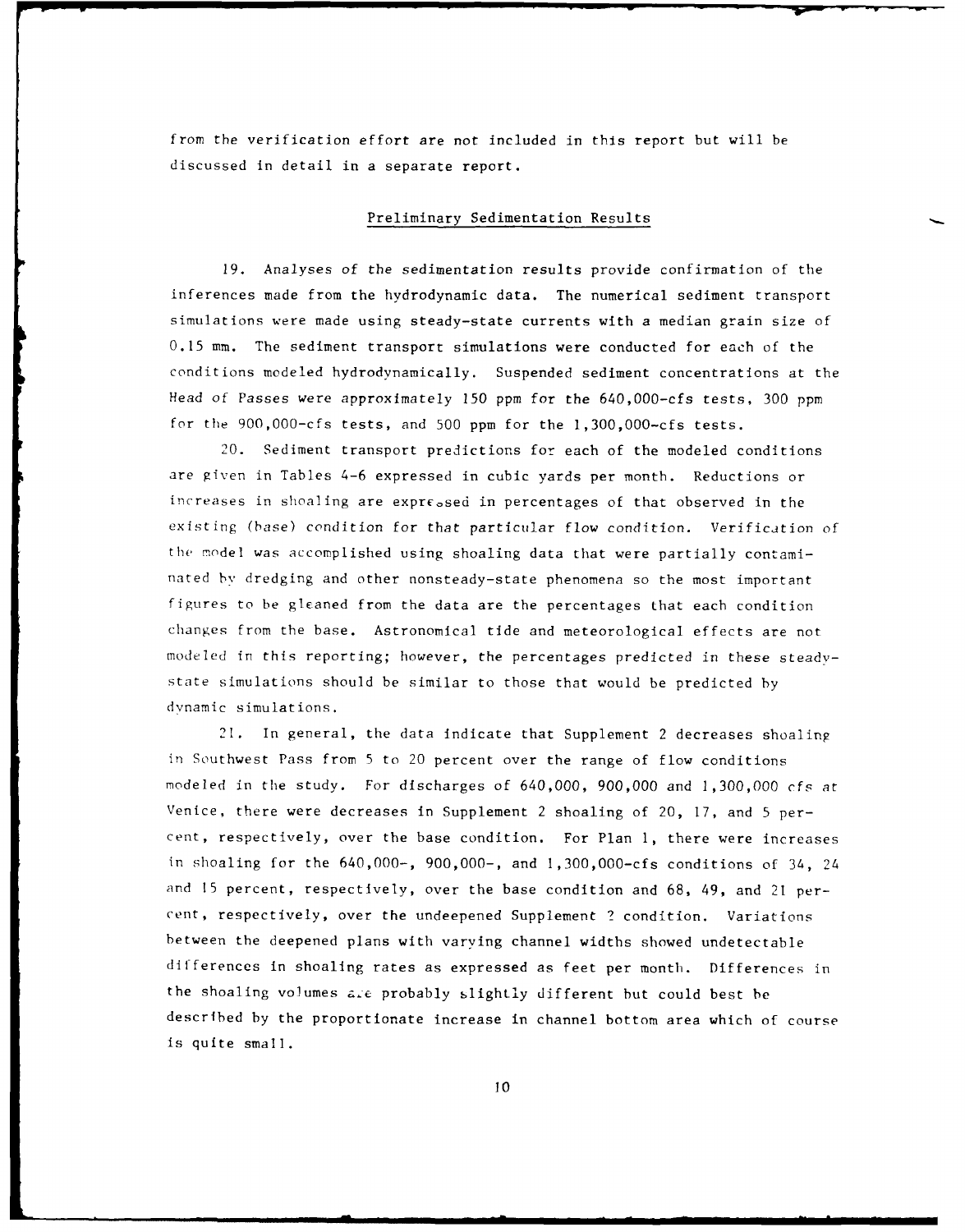22. The shoaling predictions presented thus far are averaged over the length of Southwest Pass. There were, however, longitudinal variations in shoaling caused by the various plan geometries. Typically, Supplement 2 tends to increase the shoaling downstream near the entrance. This is caused by the tightening of the overbanks throughout Southwest Pass and the associated increased velocities. The sediment load moves downstream until velocities drop off near the entrance where the effects uf Supplement 2 diminish. Comparisons between Supplement 2 and the various deepened plans show no significant changes in longitudinal distribution. Each of the plans Includes Supplement 2 works so this is not surprising.

# Summary

23. Based on the 2D hydrodynamic model results for the flows tested, the following observations were made:

- a. Supplement 2 works will cause a slight redistribution of flow at Head of Passes, with Southwest Pass flow being reduced **by** 1 to 2 percent trom existing Southwest Pass flow. However, at the same time, velocities along Southwest Pass will increase by as much as 30-40 percent from existing conditions.
- b. Plan I will cause a slight redistribution of flow at Head of Passes, with Southwest Pass flow being increased by as much as 2 percent from existing Southwest Pass flow. At the same time, velocities along Southwest Pass will increase by as much as 40 percent from existing conditions.

24. Based on the 2D sediment transport model for the flows tested, the following observations were made:

- a. Supplement 2 works will cause a reduction in shoaling along Southwest Pass of 5 to 20 percent. However, the material transported through Southwest Pass with Supplement 2 will increase the entrance channel shoaling problem.
- b. Plan I will cause an increase in shoaling along Southwest Pass of 15 to 34 percent compared to existing conditions.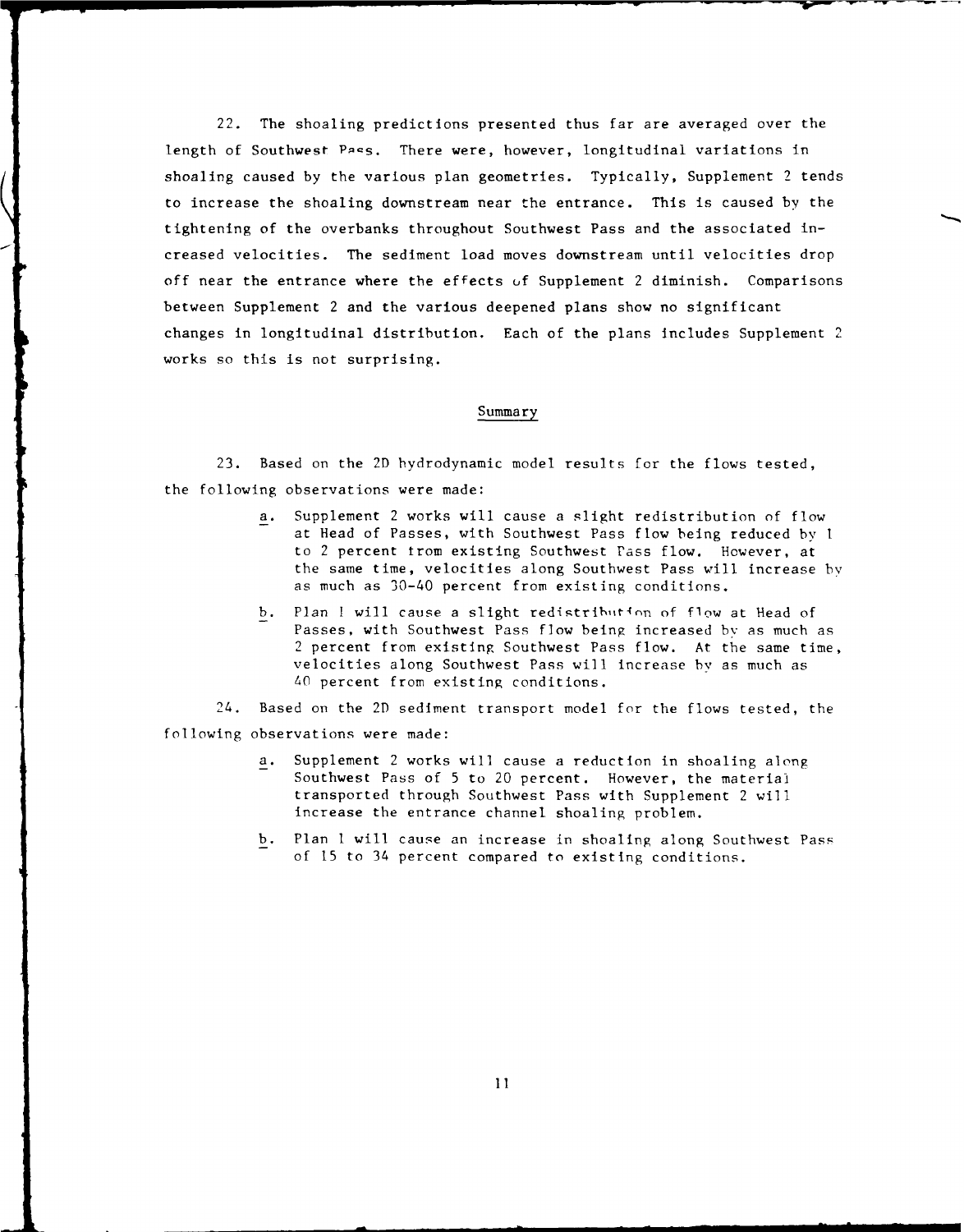| 7 of Venice Flow        | Base           | Supplement 2 | Plan 1          | P1an 2           | Plan <sub>3</sub> | Plan 4         |
|-------------------------|----------------|--------------|-----------------|------------------|-------------------|----------------|
| B. Collette             | $\overline{3}$ | 5            | 5               | 5                | 5                 | 5              |
| Grand/Tiger             | 4              | 8            | 8               | $\boldsymbol{8}$ | 8                 | 8              |
| Cubits Gap              | 6              | 8            | $7\overline{ }$ | $\overline{7}$   | $\overline{7}$    | $\overline{7}$ |
| SWP $(\&$ DS) *         | 32 (15)        | 30 (20)      | 3.2(24)         | 32(24)           | 32(24)            | 32(24)         |
| SP $(\delta$ DS) *      | 17(2)          | 16(2)        | 16(2)           | 16(2)            | 16(2)             | 16(2)          |
| PAL                     | 24             | 29           | 28              | 28               | 28                | 28             |
| Channel                 | 86             | 96           | 96              | 96               | 96                | 96             |
| Overbank **             | 14             | 4            | 4               | 4                | 4                 | 4              |
| Stage, ft NGVD          |                |              |                 |                  |                   |                |
| Venice                  | 2.7            | 3.2          | 3.1             | 3.1              | 3.1               | 3.1            |
| Cubits Gap              | 2, 2           | 2.6          | 2.5             | 2.5              | 2.5               | 2.5            |
| Head of Passes          | 2.0            | 2.4          | 2.4             | 2.4              | 2.4               | 2.4            |
| Upper Southwest<br>Pass | 0.6            | 0, 8         | 0.8             | $0$ , $8$        | 0.8               | 0.8            |
| Jetties                 | 0.0            | 0.0          | 0.0             | 0.0              | 0.0               | 0.0            |
| Velocities, fpst        |                |              |                 |                  |                   |                |
| Venice                  | 4.5            | 4.5          | 4.5             | 4.5              | 4.5               | 4.5            |
| Cubits Gap              | 3.0            | 3.0          | 2.8             | 2.8              | 2.8               | 2.8            |
| Head of Passes          | 3.0            | 2.9          | 2.6             | 2.6              | 2.6               | 2.6            |
| Upper Southwest<br>Pass | 1.5            | 2.0          | 1.9             | 1.9              | 1.9               | 2.0            |
| Jetties                 | 1.0            | 1.4          | 1.5             | 1.5              | 1.4               | 1.4            |

| an |  |
|----|--|
|----|--|

Flow Distribution, Stages, and Velocities for 640,000 cfs at Venice, LA

\* Downstream at entrance.

\*\* Overbank above Head of Passes.

t Typical midstream.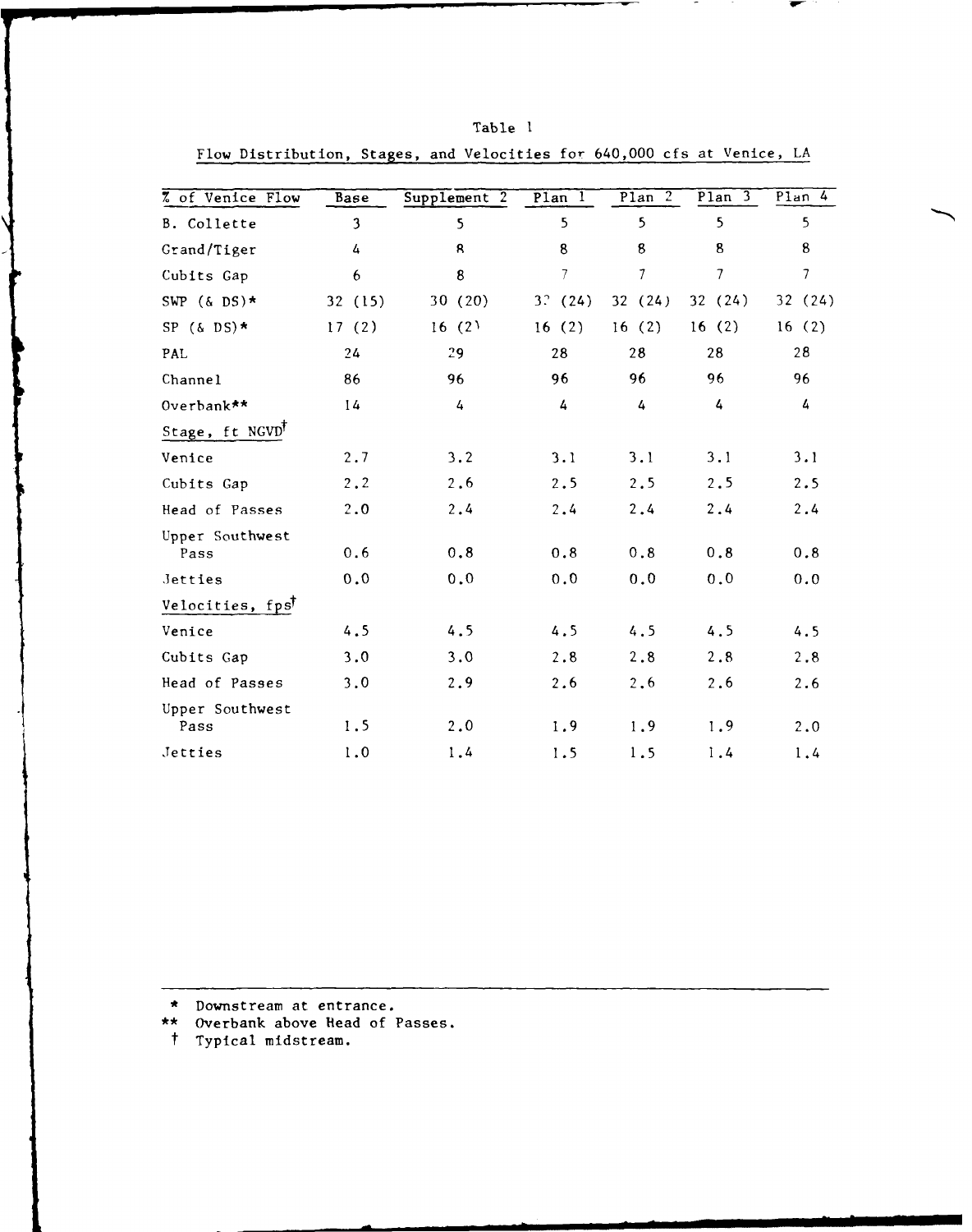| 7 of Venice Flow             | Base   | Supplement 2   | $P$ lan $I$    | Plan $2$       | Plan 3                   | Plan $4$                 |
|------------------------------|--------|----------------|----------------|----------------|--------------------------|--------------------------|
| B. Collette                  | 3      | 5              | 5              | 5              | 5                        | 5                        |
| Grand/Tiger                  | 4      | $\overline{7}$ | $\overline{7}$ | $\overline{7}$ | $\overline{7}$           | $\overline{\phantom{a}}$ |
| Cubits Gap                   | 6      | 8              | 7              | 7              | 7                        | $\overline{7}$           |
| SWP $(\&$ DS) *              | 30(14) | 29 (17)        | 32(21)         | 32(21)         | 32(21)                   | 32 (21)                  |
| SP $(\&$ DS) *               | 17(2)  | 16(2)          | 16(2)          | 16(2)          | 16(2)                    | 16(2)                    |
| PAL                          | 22     | 26             | 26             | 26             | 26                       | 26                       |
| Channel                      | 82     | 91             | 93             | 93             | 93                       | 93                       |
| Overbank**                   | 18     | 9              | $\overline{7}$ | $\overline{7}$ | $\overline{\phantom{a}}$ | $\overline{7}$           |
| Stage, ft NGVD <sup>T</sup>  |        |                |                |                |                          |                          |
| Venice                       | 3.7    | 4.2            | 4.1            | 4.1            | 4.1                      | 4.1                      |
| Cubits Gap                   | 3.0    | 3.5            | 3.3            | 3.3            | 3.3                      | 3.3                      |
| Head of Passes               | 2.7    | 3.2            | 3.1            | 3.1            | 3.1                      | 3.1                      |
| Upper Southwest<br>Pass      | 0.8    | 1.0            | 1.0            | 1.0            | 1.0                      | 1.0                      |
| Jetties                      | 0.0    | 0.0            | 0.0            | 0.0            | 0.0                      | 0.0                      |
| Velocities, fps <sup>T</sup> |        |                |                |                |                          |                          |
| Venice                       | 6.4    | 6.3            | 6.3            | 6.3            | 6.3                      | 6.3                      |
| Cubits Gap                   | 4.0    | 3.9            | 3.7            | 3.7            | 3.7                      | 3.7                      |
| Head of Passes               | 4.0    | 3.9            | 3.5            | 3, 5           | 3.5                      | 3.5                      |
| Upper Southwest              |        |                |                |                |                          |                          |
| Pass                         | 2.1    | 2.5            | 2.5            | 2.5            | 2.5                      | 2.7                      |
| Jetties                      | 1.4    | 1.8            | 2.0            | 1.9            | 1.8                      | 1.8                      |

Table 2 Flow Distribution, Stages, and Velocities for 900,000 cfs at Venice, LA

\* Downstream at entrance.

\*\* Overbank above Head of Passes.

t Typical midstream.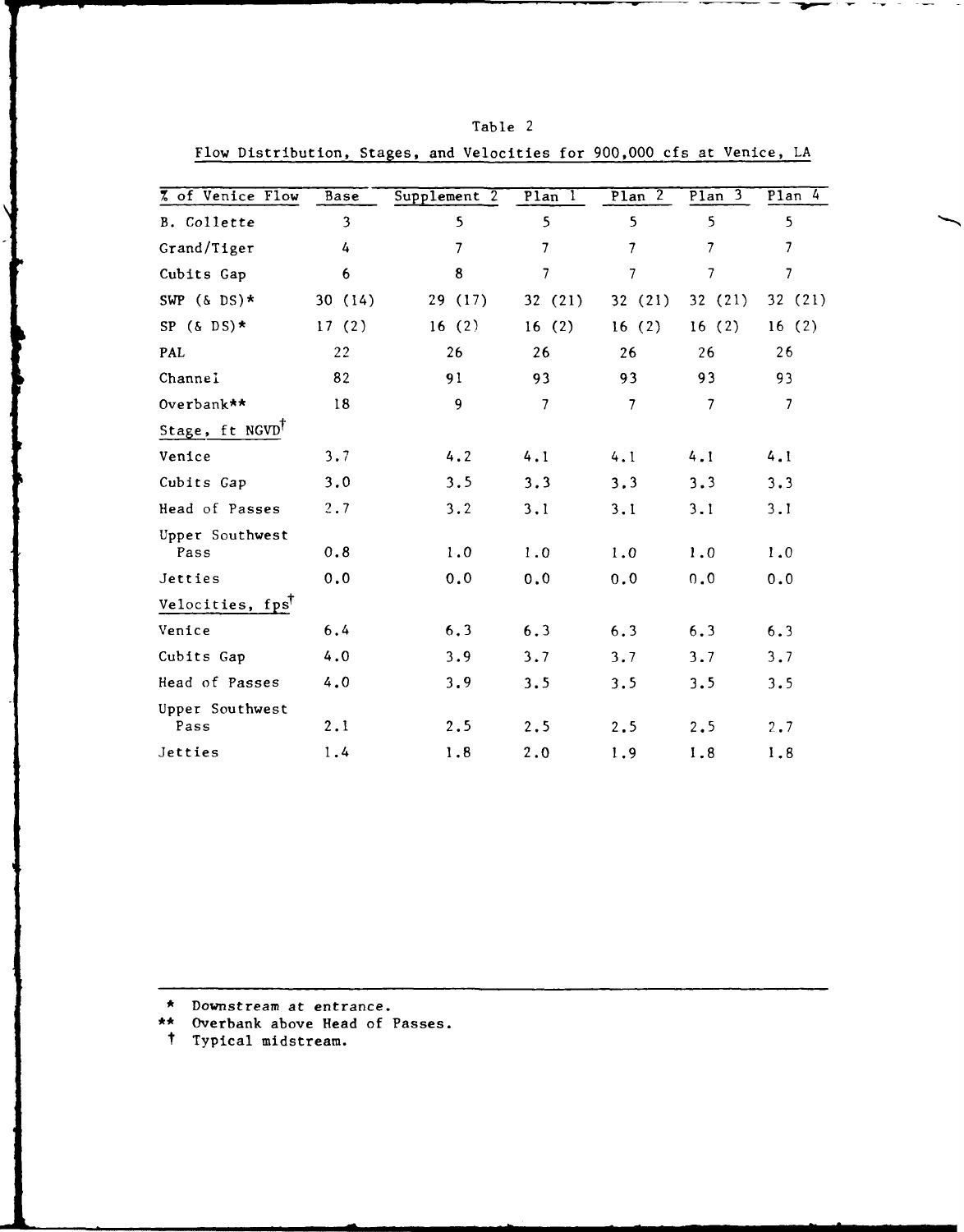| % of Venice Flow        | <b>Base</b>    | Supplement 2 | $P$ lan $I$ | Plan $\overline{2}$ | $P1an$ 3 | $Plan$ 4 |
|-------------------------|----------------|--------------|-------------|---------------------|----------|----------|
| B. Collette             | $\overline{3}$ | 5            | 5           | 5                   | 5        | 5        |
| Grand/Tiger             | 4              | 6            | 6           | 6                   | 6        | 6        |
| Cubits Gap              | 6              | 7            | 6           | 6                   | 6        | 6        |
| SWP $(6 \text{ DS})$ *  | 29 (13)        | 28(15)       | 31(19)      | 31(19)              | 31(19)   | 31 (19)  |
| SP $(\&$ DS) *          | 17(2)          | 16(2)        | 16(2)       | 16(2)               | 16(2)    | 16(2)    |
| PAL                     | 21             | 24           | 23          | 23                  | 23       | 23       |
| Channe1                 | 80             | 86           | 87          | 87                  | 87       | 86       |
| Overbank**              | 20             | 14           | 14          | 14                  | 14       | 14       |
| Stage, ft NGVD          |                |              |             |                     |          |          |
| Venice                  | 5.0            | 5.5          | 5.3         | 5.3                 | 5.3      | 5.3      |
| Cubits Gap              | 4.1            | 4.6          | 4.3         | 4.3                 | 4.3      | 4.3      |
| Head of Passes          | 3.6            | 4.1          | 4.0         | 4.0                 | 4.0      | 4.0      |
| Upper Southwest<br>Pass | 1.1            | 1.3          | 1.3         | 1.3                 | 1.3      | 1.3      |
| Jetties                 | 0.0            | 0.0          | 0.0         | 0.0                 | 0.0      | 0.0      |
| Velocities, fpst        |                |              |             |                     |          |          |
| Venice                  | 8.7            | 8.7          | 8.7         | 8.7                 | 8.7      | 8.7      |
| Cubits Gap              | 5.2            | 5.2          | 4.9         | 4.9                 | 4.9      | 4.9      |
| Head of Passes          | 5.3            | 5.2          | 4.7         | 4.7                 | 4.7      | 4.7      |
| Upper Southwest<br>Pass | 2.9            | 3.2          | 3.3         | 3.3                 | 3.3      | 3.5      |
| Jetties                 | 1.9            | 2.2          | 2.5         | 2.4                 | 2.3      | 2.3      |

Table 3 Flow Distribution, Stages, and Velocities for 1,300,000 cfs at Venice, LA

**\*** Downstream at entrance.

**\*\*** Overbank above Head of Passes.

t Typical midstream.